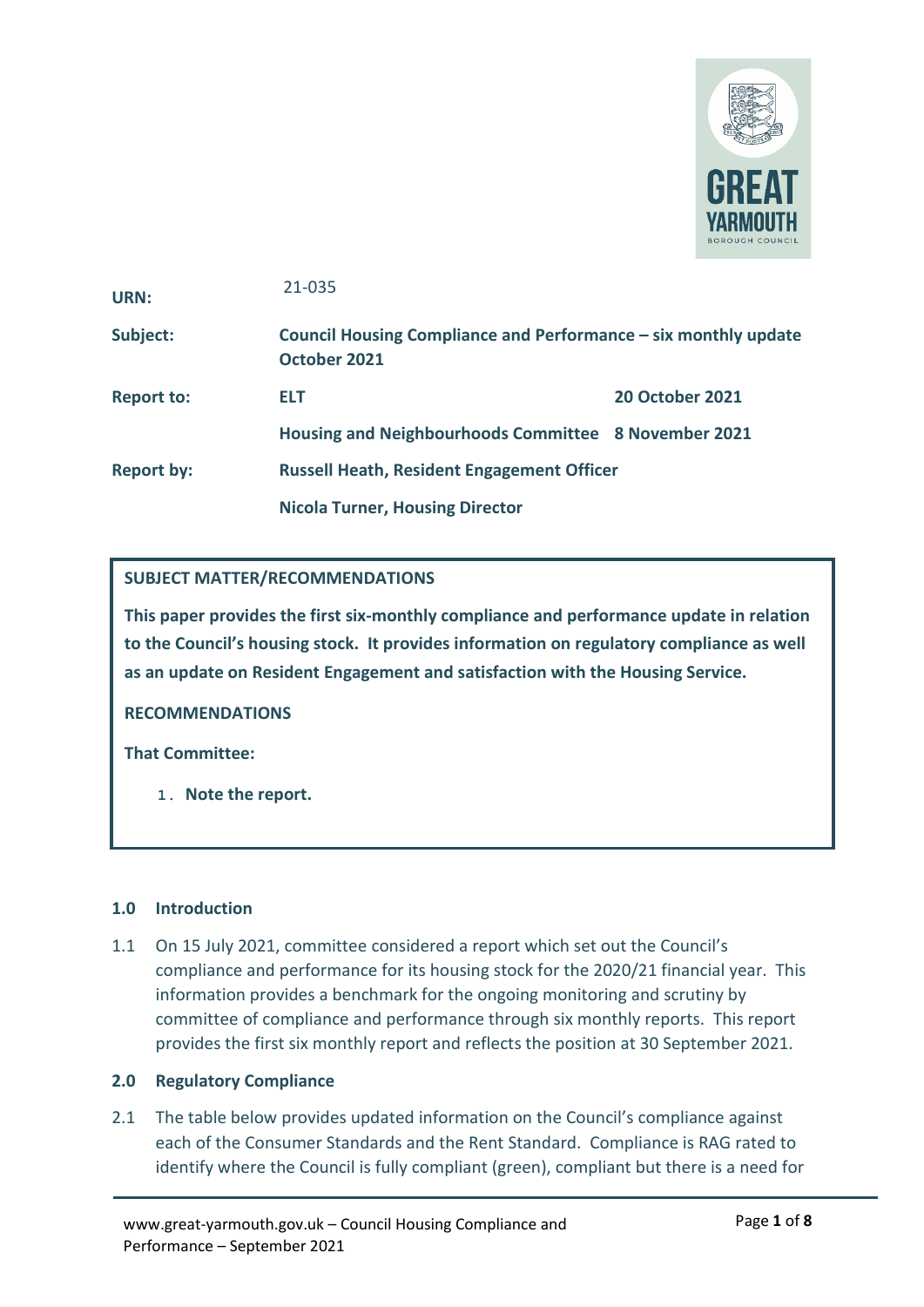further improvement (amber)and where the Council is non-compliant (red). The current position is shown below, along with the position reported in July 2021 for the 2020/21 financial year:

| <b>Standard</b>      | <b>Sub area</b>                            | <b>Current Rating</b><br>2021 | <b>Previous Rating</b> |
|----------------------|--------------------------------------------|-------------------------------|------------------------|
|                      |                                            |                               | 2020/21                |
|                      | <b>Neighbourhood and community</b>         |                               |                        |
|                      | Neighbourhood<br>management                | <b>Fully Met</b>              | <b>Fully Met</b>       |
|                      | Local area co-<br>operation                | <b>Fully Met</b>              | <b>Fully Met</b>       |
|                      | Anti-social behaviour                      | <b>Fully Met</b>              | <b>Fully Met</b>       |
|                      | <b>Overall rating</b>                      | <b>Fully Met</b>              | <b>Fully Met</b>       |
| <b>Tenancy</b>       |                                            |                               |                        |
|                      | Allocations and mutual<br>exchanges        | <b>Fully Met</b>              | <b>Fully Met</b>       |
|                      | Tenure                                     | <b>Fully Met</b>              | <b>Fully Met</b>       |
|                      | Overall rating                             | <b>Fully Met</b>              | <b>Fully Met</b>       |
| <b>Home</b>          |                                            |                               |                        |
|                      |                                            |                               |                        |
|                      | Quality of                                 | Not compliant in one          | Met - improvement      |
|                      | Accommodation                              | area                          | required               |
|                      | Repairs and                                | Met - improvement             | Met - improvement      |
|                      | maintenance                                | required                      | required               |
|                      | Overall rating                             | Met - improvement             | Met - improvement      |
|                      |                                            | required                      | required               |
|                      | <b>Tenant involvement and empowerment</b>  |                               |                        |
|                      | Customer service,<br>choice and complaints | <b>Fully Met</b>              | <b>Fully Met</b>       |
|                      | Involvement and                            | Met - improvement             | Met - improvement      |
|                      | empowerment                                | required                      | required               |
|                      | Understanding diverse                      | Met - improvement             | Met - improvement      |
|                      | needs                                      | required                      | required               |
|                      | <b>Overall rating</b>                      | <b>Fully Met</b>              | <b>Fully Met</b>       |
| <b>Rent Standard</b> |                                            |                               |                        |

2.2 The assessment recognises some areas where further improvement is required and further information on these areas is provided below:

## **Home Standard**

This standard relates to the standard of homes and delivery of a cost-effective repairs and maintenance service.

Quality of Accommodation

At the 30 September 2021, 89% of homes met the Decent Homes Standard, this reflects a lower position than reported for 2020/21 outturn, but the level of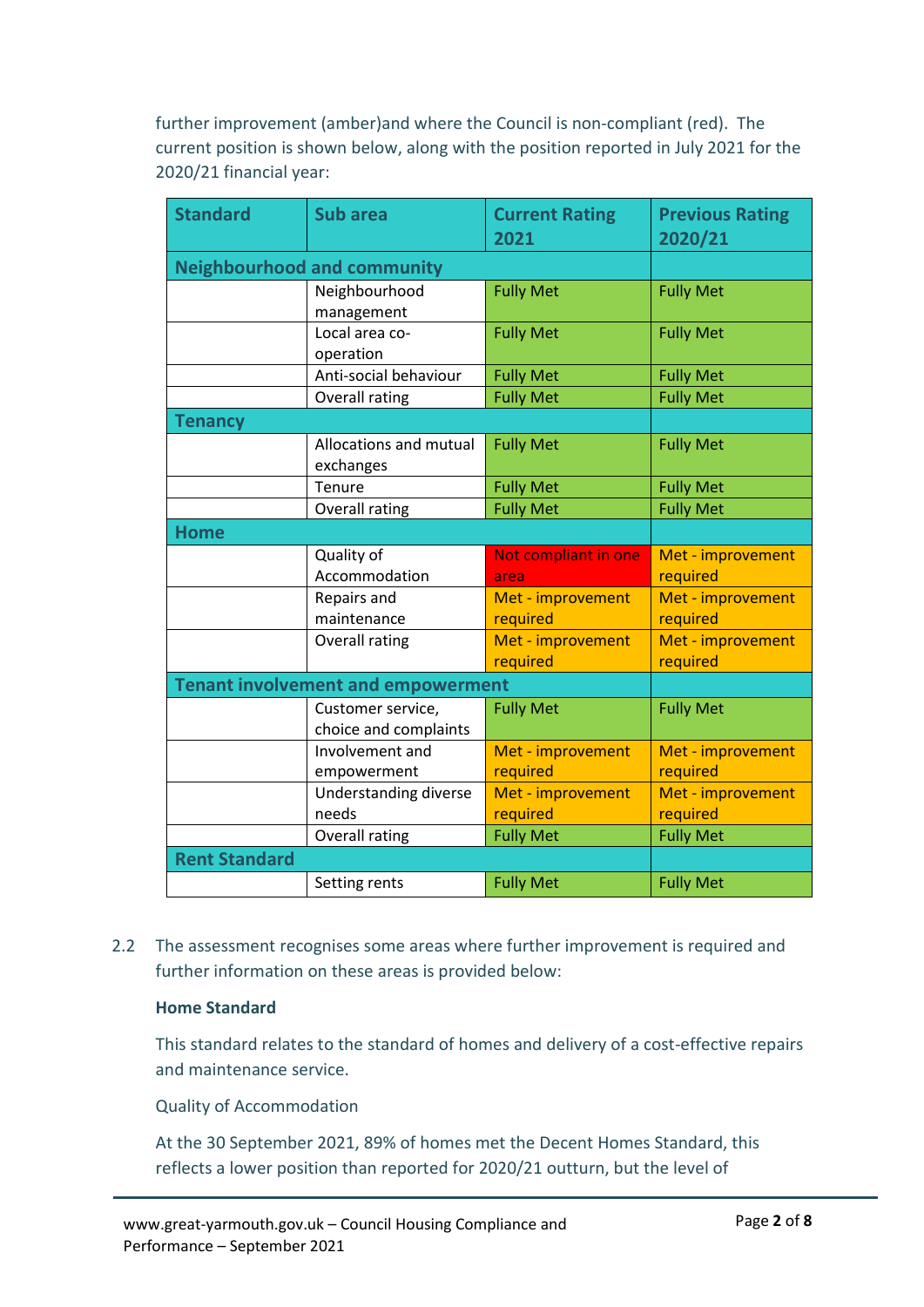compliance will increase over the rest of the financial year as the reduction on performance at the end of 2020/21 relates to new properties which became nondecent at the start of the financial year. By the end of the 2021/22 financial year, it is expected that 95% of the Council's housing stock will meet the Decent Homes Standard.

The red status reflects the requirement to:

• Address a backlog of completion of some Fire Risk Assessments. The backlog is being actively addressed and monitored and will be removed by the end of 2021.

In addition, the following areas of improvement are required

- Build upon current reductions in non-decency and ensure all homes meet the Decent Homes Standard and are free of Category 1 Hazards (as defined by the Housing, Health and Safety Rating System). Currently 8 homes have Category 1 Hazards – where works have been declined by the tenant (4) or where the extent of works required is planned or current status is being reviewed (4).
- Produce a new Asset Management Strategy for 2021-26 to provide the strategic plan for the maintenance of council homes including the requirement to decarbonise the housing stock.

## Repairs and Maintenance

The amber status reflects the requirement to:

- Ensure value for money in repairs and maintenance through a forthcoming review.
- Focus on communal areas to ensure they are well maintained in terms of both repairs and decoration – enhancing both homes and neighbourhoods. In 2021/22, a programme has been introduced with a focus on timber screens, cyclical decoration and block flooring.
- Timely and cost-effective void process and bringing long term empty homes back into use. Since April 2021, works have been completed on all long-term voids except two that require specialist support.

Identified interventions will address the areas identified above allowing the amber status to change to green.

## **Tenant Involvement and Empowerment**

This standard requires landlords to provide choices, information and communication which reflects the diverse needs of tenants, to have a clear approach to complaint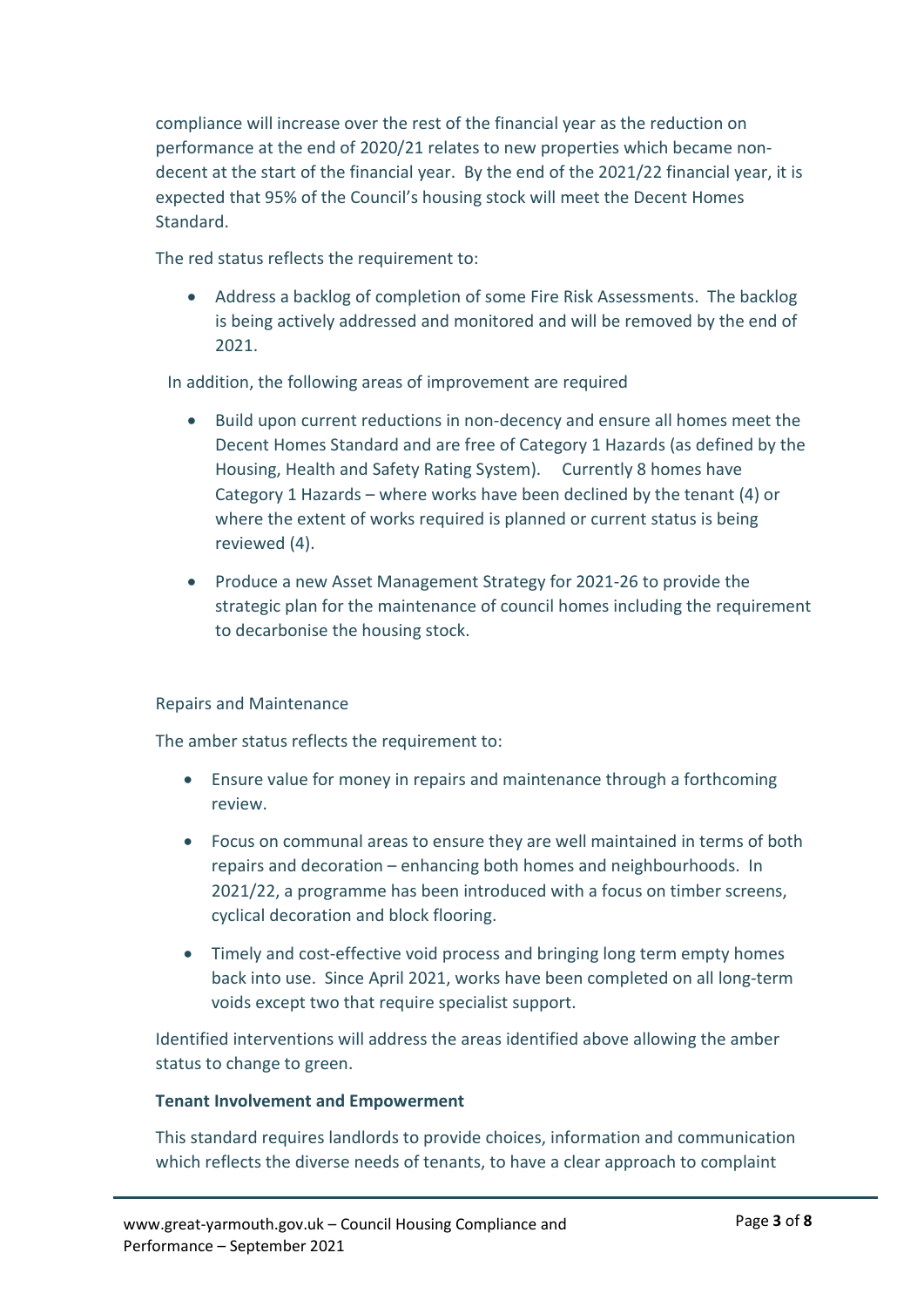handling and provide wide opportunities for tenant involvement and influence. The July 2021 report provided information on what was to be progressed to further strengthen our position in meeting the requirements.

# Involvement and Empowerment

A new Resident Engagement Strategy has been developed with tenants reflecting the new approach developed since December 2019 which will be presented to committee in November for adoption. Once the Council has adopted the Resident Engagement Strategy this will enable the Council to build on current progress on resident engagement allowing the amber status to change to green.

## Understanding diverse needs

The amber status of this measure reflects the fact that the Council's current IT system limits the ability to access and analyse up to date information on the needs of tenants which means the Council is unable to use this insight to support resident engagement and service improvement.

## **3.0 Complaint Handling**

- 3.1 The Council has improved the way it is recording complaints and outcomes. Since 1 April 2021, 48 Stage One complaints have been recorded in addition to one compliment.
- 3.2 Complaints relating to the Housing Service numbered 17, the categories of complaints received related to Tenancy Services, Income Team, Leasehold and Estate Services



3.3 In responding to complaints, the Council continues to capture and implement identified improvements to the Housing Service and its processes or procedures. Recent examples of learning from complaints include: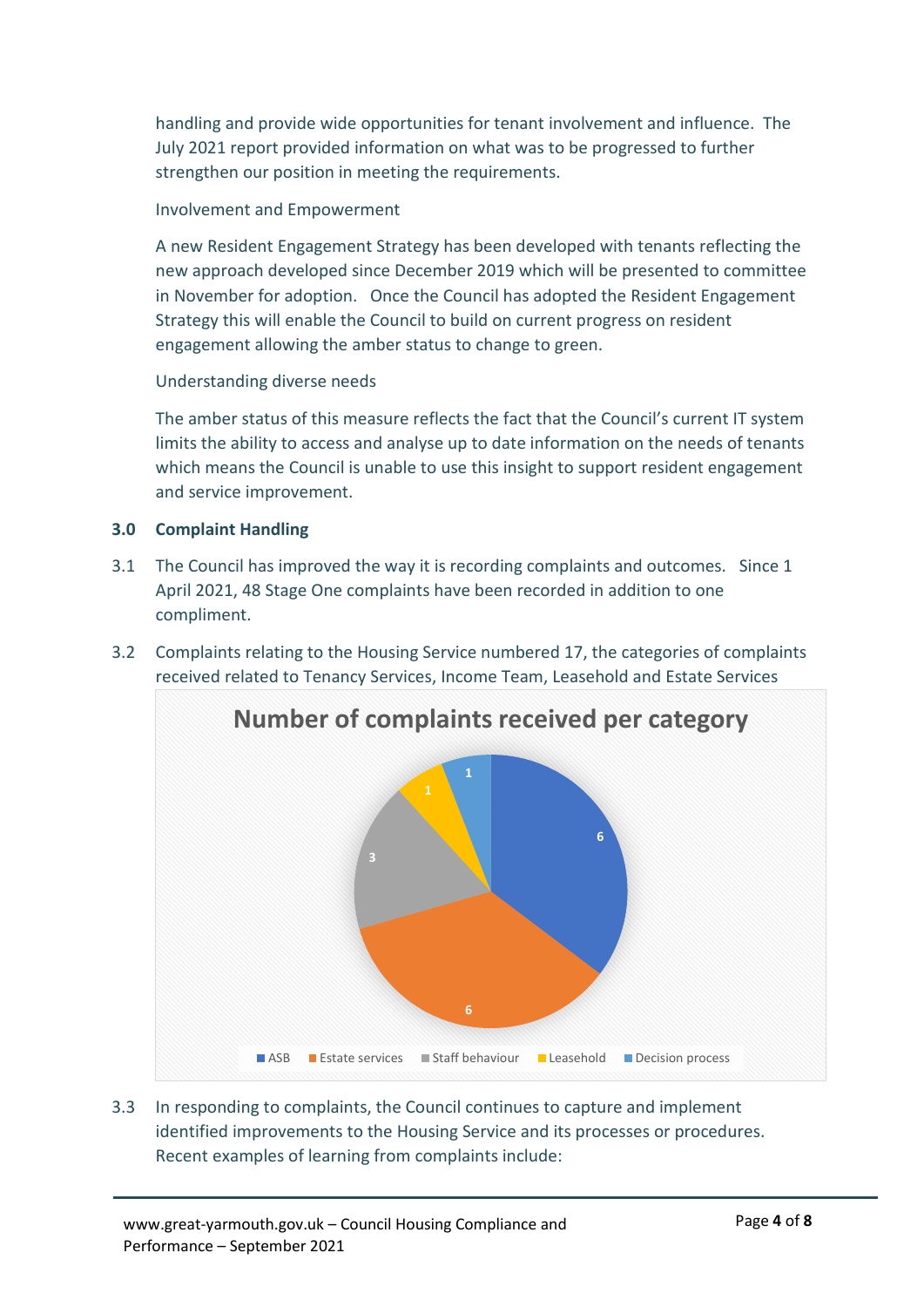- 3.3.1 Supporting residents with measuring noise nuisance and the use of different tools for measuring noise nuisance
- 3.3.2 Further consultations with the community regarding access to communal areas
- 3.3.3 Clearer communication when a complaint is initially responded to as a service request
- 3.4 Staff behaviour is linked to dissatisfaction with decisions and how staff were received over the phone.
- 3.5 There is a need for a renewed focus on recording compliments received across all methods in which they are made. This recognises individuals and teams focus on delivering great customer service as well as enabling the service to learn from what is done well. The compliment received was regarding Estate Services caretaking.
- 3.6 The number of complaints recorded relating to the repairs service was 31. The breakdown of categories of complaints is shown below:



## **4.0 Resident Engagement Update**

- 4.1 The Resident Engagement Strategy and associated action plan will be considered by committee in November 2021.
- 4.2 Following the last Committee meeting, further progress has been made through:
	- Expanding the number of transactional surveys to include tenancy review visits
	- Supporting the Sheltered Housing Review.

## **5.0 Satisfaction**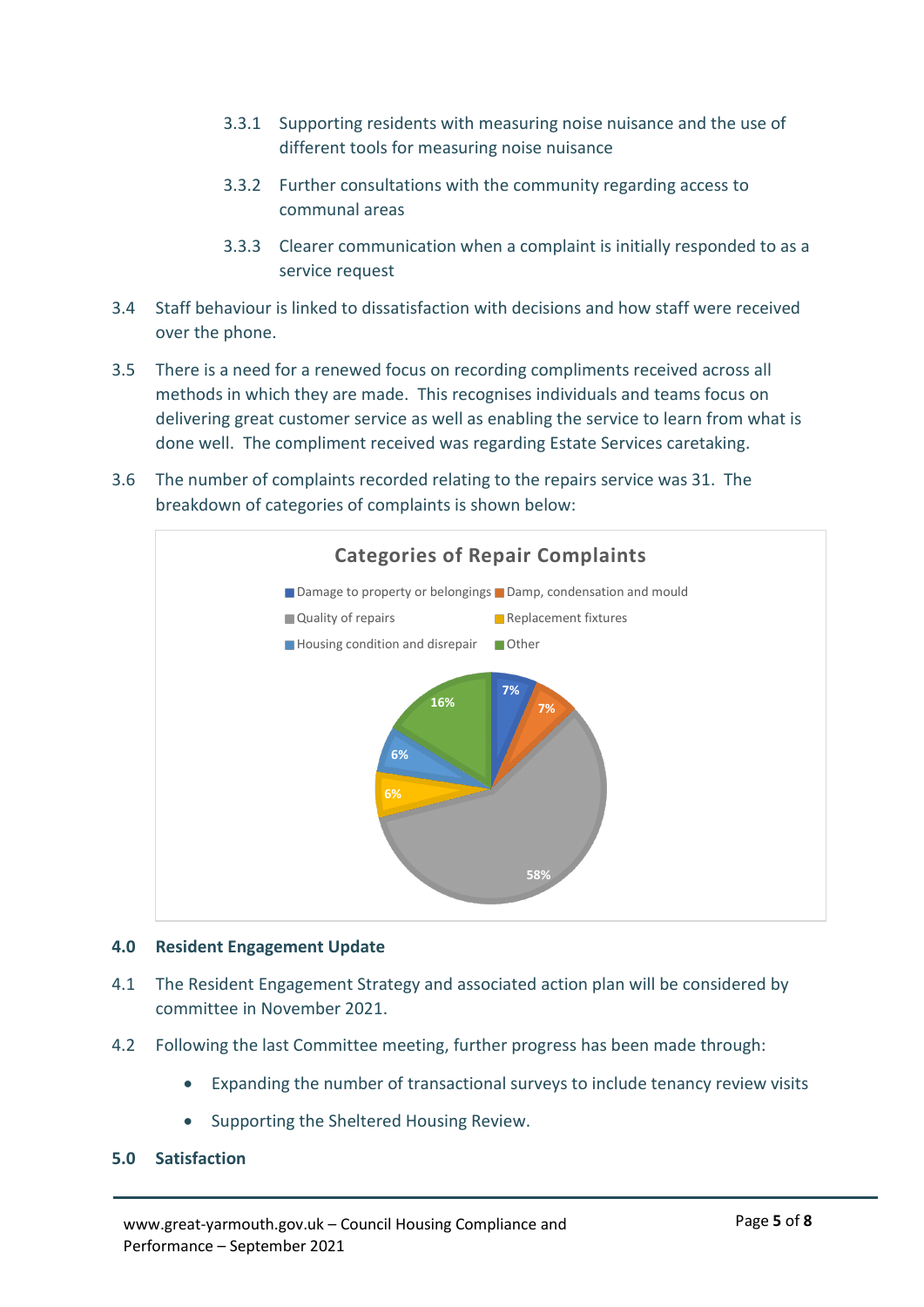- 5.1 The following transactional surveys to understand the level of resident satisfaction with various aspects of the Housing Service were undertaken during quarters one and two:
	- Anti-Social Behaviour (ASB)
	- New Home (quality of home and sign-up process)
	- Tenancy Support
	- Tenancy Review Visits
- 5.2 Over the first two quarters 2021/22, a total of 124 surveys have been returned, the satisfaction figures below reflect the percentage of tenants who rated the service good or very good.

| Survey                       | Q1 | O <sub>2</sub> | Satisfaction |
|------------------------------|----|----------------|--------------|
| ASB                          | 25 | 18             | 81%          |
| New Home                     | 26 | 24             | 86%          |
| <b>Tenancy Support</b>       | 3  | b              | 67%          |
| <b>Tenancy Review Visits</b> |    | つつ             | 100%         |

- 5.3 Overall tenant satisfaction across all transactional surveys:
	- Q1 88.70%
	- $\bullet$   $Q2 85.71\%$
	- Overall 87.10%
- 5.4 The results of the surveys and in particular comments made by tenants completing surveys, supports the team to identify service improvements. From the responses received, the following changes have been identified:
	- Ensuring tenants and residents are clearer on how to contact the Housing Service – changes are to be made to the Council's website, letters and News and Views newsletter.
	- Supporting the Out of Hours service and residents when receiving calls about Anti-Social behaviour – currently exploring what guidance can be provided to the Out of Hours Control Operators to support residents when calls are received. To be progressed in January 2022
	- Garden condition at sign up a new approach to reduce the number of gardens requiring work at sign up is to be agreed with GYB Services
	- Feedback has been received from respondents about the effectiveness of block letters that are sent out when reports of nuisance are received but the cause of the Anti-Social Behaviour is not identifiable. A review of the block letters will be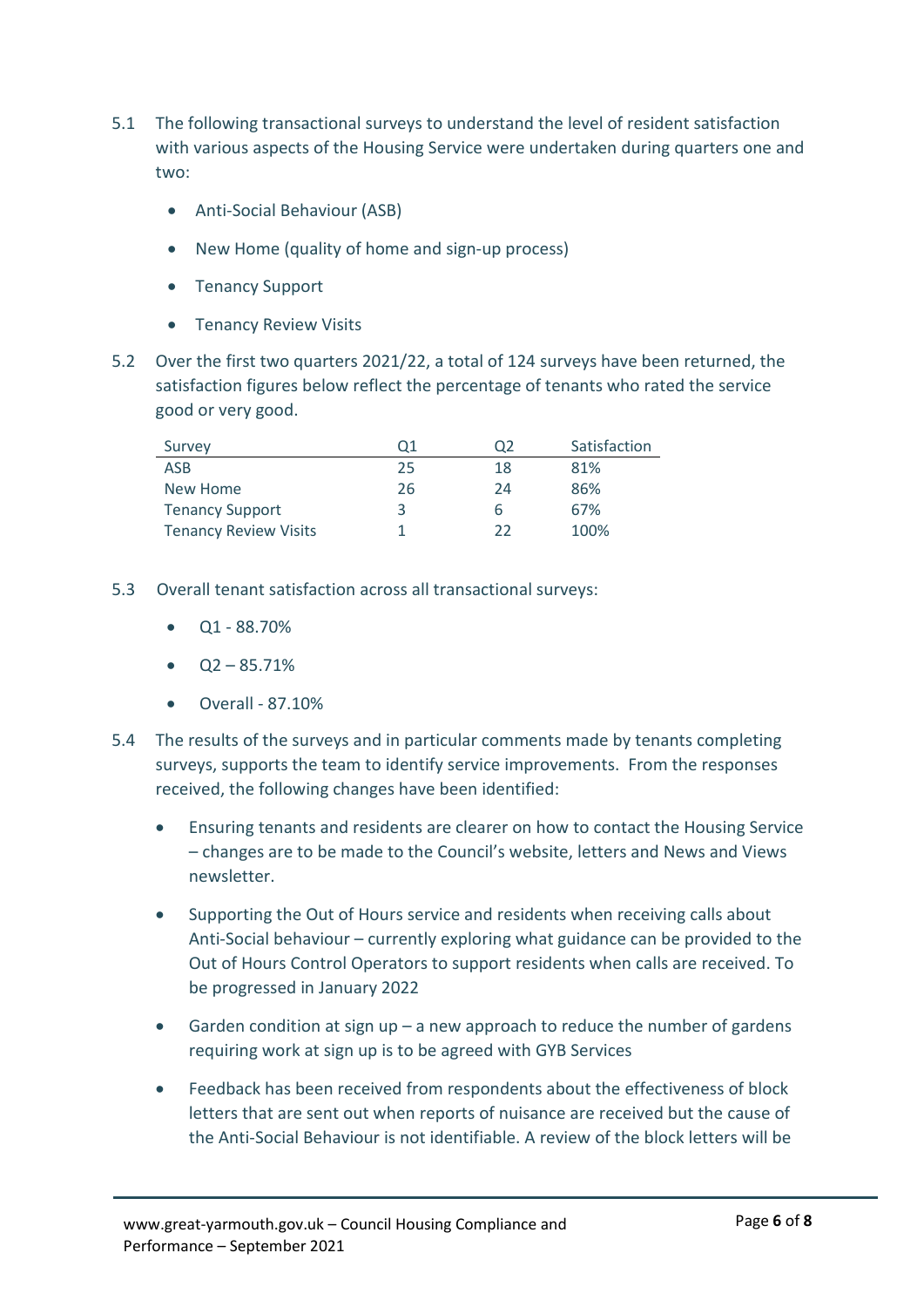undertaken so they are clearer to residents to support how reports of Anti-Social Behaviour are managed.

## **6.0 Financial Implications**

6.1 There are no financial implications in relation to this report.

## **7.0 Risk Implications**

7.1 The Council remains focused on ensuring it is compliant with the regulatory requirements for social housing. The most significant risk with maintaining compliance relates to the Home Standard reflecting the need to ensure the Council's Homes are safe, well maintained and meet the Decent Homes Standard. This risk is mitigated by the Council's capital and responsive repair programmes which remains focused on ensuring the Council's homes meet required standards.

#### **8.0 Conclusions**

8.1 The report evidences that the Council continues to be compliant with the Consumer Standards and the Rent Standard. The report identifies that in relation to the Home Standard and Tenant Involvement and Engagement Standard there are areas where further improvement is required although the Council does meet the requirements of the standards.

#### 8.2 **Background Papers**

Council Housing Compliance and Performance report – 15 July 2021, Housing and Neighbourhoods Committee

*Areas of consideration: e.g. does this report raise any of the following issues and if so how have these been considered/mitigated against?* 

| <b>Area for consideration</b>                             | <b>Comment</b>                                                                                                                  |
|-----------------------------------------------------------|---------------------------------------------------------------------------------------------------------------------------------|
| <b>Monitoring Officer Consultation:</b>                   | Via ELT                                                                                                                         |
| Section 151 Officer Consultation:                         | Via ELT                                                                                                                         |
| <b>Existing Council Policies:</b>                         | Tenancy Policy, Housing Allocations Scheme, Void<br>Policy, Social Housing Tenancy Fraud Policy,<br>Rechargeable Repairs Policy |
| <b>Financial Implications (including</b><br>VAT and tax): | None associated with the report.                                                                                                |
| Legal Implications (including human<br>rights):           | No legal implications associated with the report.                                                                               |